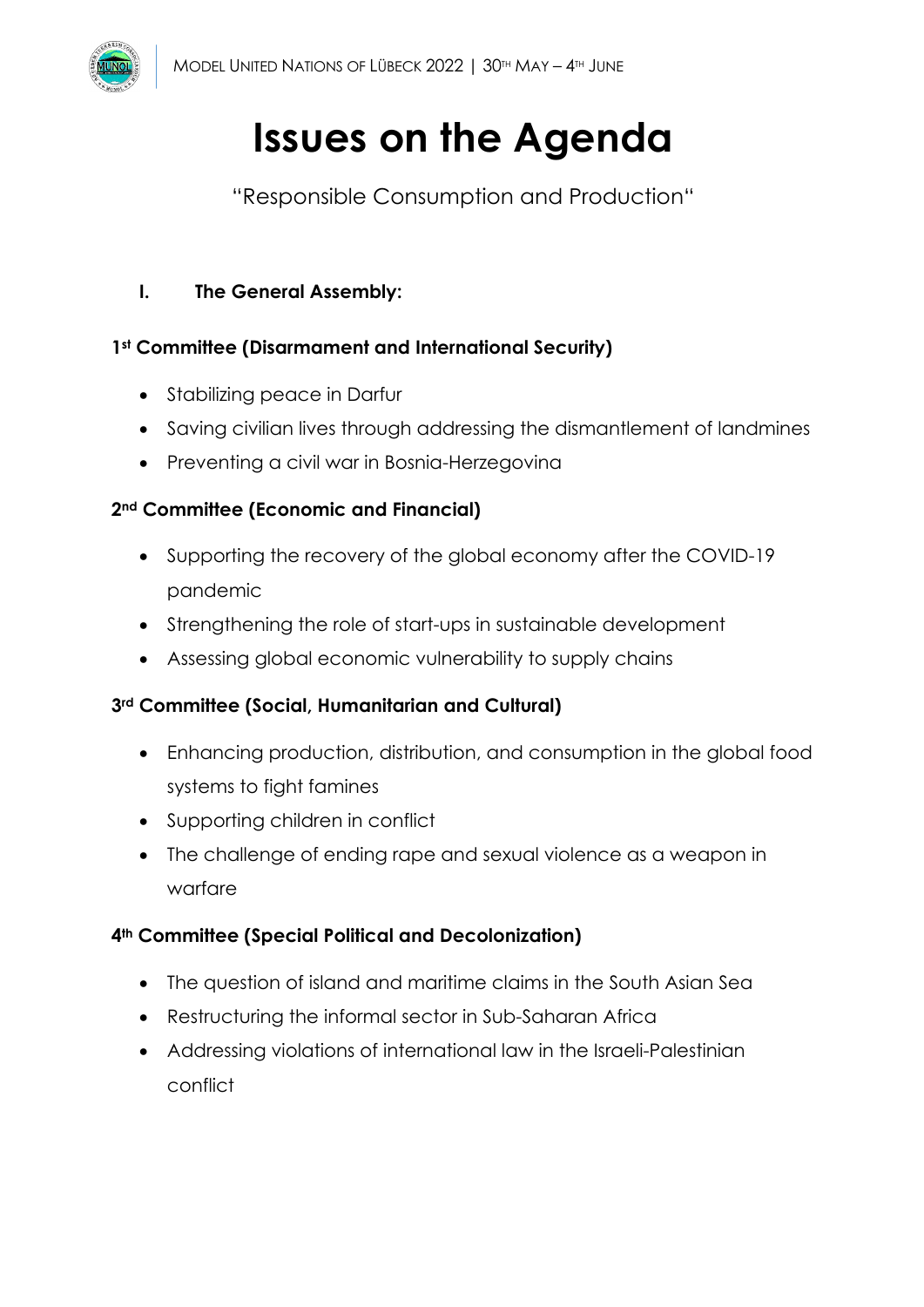# **II. Economic and Social Council:**

#### **Environment Commission**

- Tackling the challenge of plastic pollution
- Counteracting the loss of natural habitat caused by growing industries
- Protecting the oceans and its inhabitants by preventing overfishing

# **Commission on Science and Technology for Development**

- Evaluating possible threats of genetic engineering
- Discussing the threat of malicious technologies
- Ensuring gender equality in science, technology, engineering, and mathematics (STEM)

# **Special Conference on Responsible Consumption and Production**

- Measures to counter the E-Waste crisis
- Discussing the issue of planned and perceived obsolescence
- Supporting responsible consumption and production patterns in the animal industry

# **Commission on Population and Development**

- Developing safe and sustainable human transport
- Counteracting the threat of mass food waste
- Discussing the influence of social media in times of accelerating political radicalisation